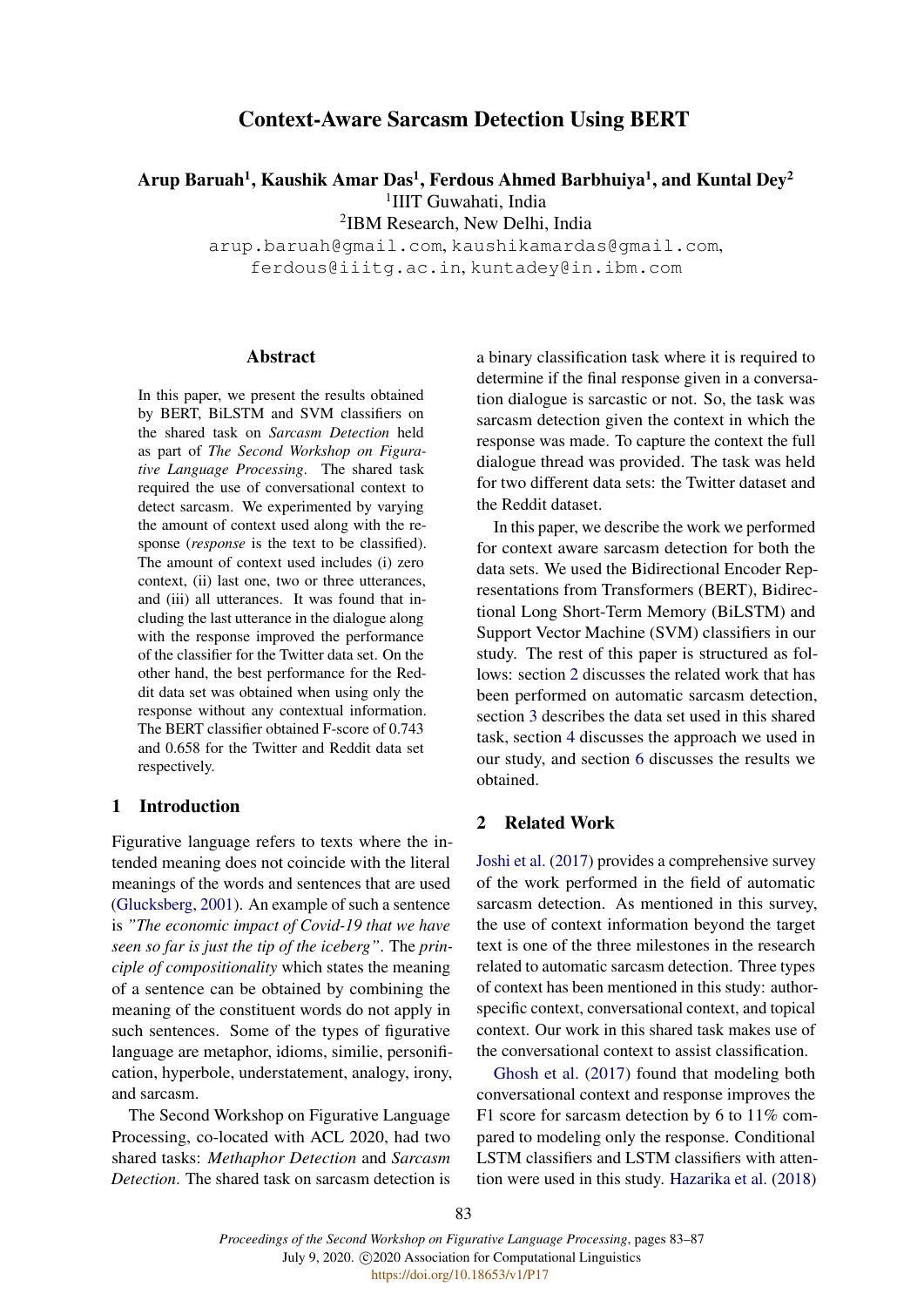<span id="page-1-2"></span>

| Type       |       |        | Total POS NEG Max |     | Min<br>Utterances Utterances Length Length | <b>Max</b> | Min |
|------------|-------|--------|-------------------|-----|--------------------------------------------|------------|-----|
| Train 5000 |       | 2500   | - 2500-           | -20 |                                            | 1213       | 27  |
| Test       | 1800. | $\sim$ | $\sim$            |     |                                            | 786        | 24  |

|  |  | Table 1: Twitter Dataset Statistics |
|--|--|-------------------------------------|
|  |  |                                     |

<span id="page-1-3"></span>

| <b>Type</b> |           |                          | Total POS NEG Max | Min                                 | Max | Min |
|-------------|-----------|--------------------------|-------------------|-------------------------------------|-----|-----|
|             |           |                          |                   | Utterances Utterances Length Length |     |     |
| Train       | 4400 2200 |                          | - 2200            |                                     |     |     |
| Test        | 1800.     | $\overline{\phantom{a}}$ | $\sim$ $\sim$     |                                     | 646 | 19  |

Table 2: Reddit Dataset Statistics

combined both content and contextual information to detect sarcasm. The contextual information captured user traits and topical information of the discussion forum. The contextual information used in [Bamman and Smith](#page-4-4) [\(2015\)](#page-4-4) consisted of author information, audience information, and the tweet against which the response is made. The contextual information was combined with content information to make the final classification. It was found that combining all the four types of features yielded the best accuracy while using only the content features resulted in the worst accuracy.

[Ilic et al.](#page-4-5) [\(2018\)](#page-4-5) used an ELMo based BiLSTM classifier to detect sarcasm and obtained superior performance on 6 out of the 7 datasets used in the study.

### <span id="page-1-0"></span>3 Data Set

The shared task on sarcasm detection required detecting sarcasm for two different data sets: the Twitter Dataset and the Reddit Dataset. Tables [1](#page-1-2) and [2](#page-1-3) show the statistics of the two data sets. As can be seen from the tables, both the train data sets are balanced with 50% of the instances labelled as *sarcasm* and 50% labelled as *not sarcasm*. The tables also list the minimum and maximum number of utterances included from the conversational dialogue apart from the response. As can be seen, the Twitter train set included from 2 to 20 utterances, the Twitter test set included from 2 to 18 utterances, the Reddit train set included from 2 to 8 utterances, and the Reddit test set included from 2 to 13 utterances. It was observed that for 48%, 52%, and 63% of the total instances in the Twitter train, Twitter test, and Reddit train data set only two utterances were present in the dialogue. In the case of the Reddit test data set, 24% of the instances had only

two utterances. The rest of the instances had more than two utterances in the dialogue.

The two tables also show the minimum and the maximum length (in terms of number of tokens) of the string obtained by concatenating the response and all the utterances in the conversational dialogue. This length varied from 27 to 1213 for Twitter train data set, from 24 to 786 for Twitter test data set, from 12 to 422 for Reddit data set, and from 19 to 646 for Reddit data set. Although the maximum length is high, it was seen that 73% and 75% of the instances in the Twitter train and test had length less than 150, and 99% and 75% of the instances in Reddit train and test data set had length less than 100 respectively.

### <span id="page-1-1"></span>4 Methodology

This section discusses the details required for reproducing the results. It mentions the preprocessing steps, the architecture of the classifiers used, and hyperparameter values.

#### 4.1 Preprocessing

The preprocessing performed includes the removal of the *USER* and *URL* tokens from the response and utterances in the dialogue. The text was also converted to lower-case.

### 4.2 Classifiers

In our study, we used BiLSTM, BERT, and SVM classifiers.

## 4.2.1 BiLSTM

The BiLSTM classifier [\(Hochreiter and Schmidhu](#page-4-6)[ber,](#page-4-6) [1997\)](#page-4-6) we used had a single BiLSTM layer of 100 units. The output from the BiLSTM layer is fed to a fully connected layer of 100 units through a max pooling layer. After applying dropout on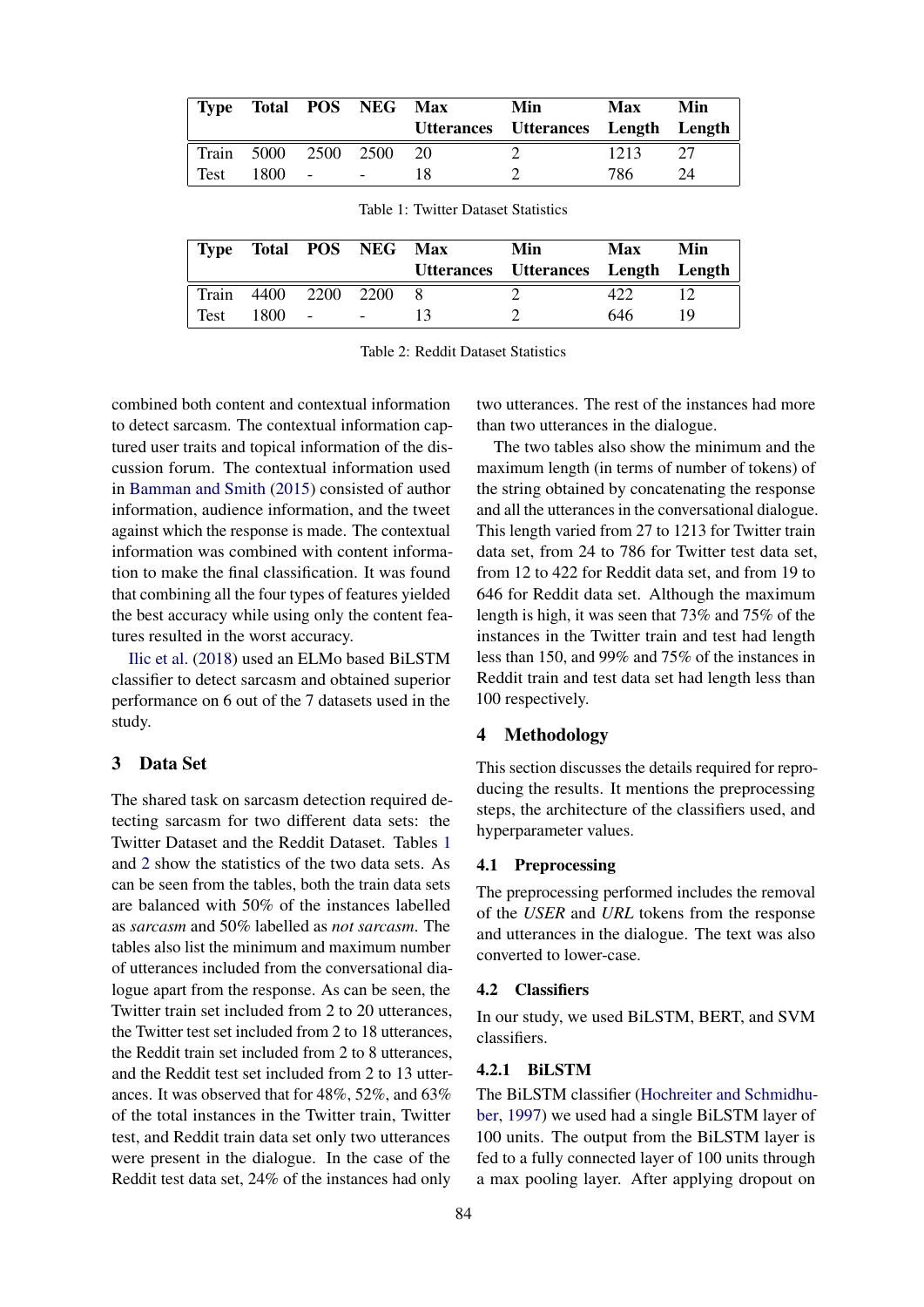the output from the fully connected layer, it was fed to an output layer having a single unit. The hyperparameter values used for the classifier are listed in table [3.](#page-2-1)

<span id="page-2-1"></span>

| <b>Parameter</b>               | Value         |
|--------------------------------|---------------|
| Number of LSTM units           | 100           |
| LSTM dropout                   | 0.25          |
| Recurrent dropout              | 0.10          |
| Units in 1st Dense layer       | 100           |
| <b>Activation Function for</b> | ReLU          |
| 1st Dense layer                |               |
| Rate for dropout layer         | 0.25          |
| Units in 2nd Dense layer       |               |
| <b>Activation Function for</b> | sigmoid       |
| 2nd Dense layer                |               |
| Optimizer                      | Adam          |
| <b>Learning Rate</b>           | $2e-5$        |
| <b>Loss Function</b>           | Binary        |
|                                | cross-entropy |

Table 3: Hyperparameters for the BiLSTM model

For the BiLSTM classifier, the text was represented using the pre-trained fastText embeddings. The 300-dimensional fastText embeddings <sup>[1](#page-2-2)</sup> trained on Wikipedia 2017, UMBC webbase corpus and statmt.org news dataset were used in our study.

### 4.2.2 BERT

BERT [\(Devlin et al.,](#page-4-7) [2019\)](#page-4-7) is a transformer based architecture [\(Vaswani et al.,](#page-4-8) [2017\)](#page-4-8). It is a bidirectional model. As opposed to static embeddings that are produced by fastText, BERT produces contextualized word embeddings where the vector for the word is computed based on the context in which it appears.

In our study, we used the uncased large version of BERT<sup>[2](#page-2-3)</sup>. This version has 24 layers and 16 attention heads. This model generates 1024 dimensional vector for each word. We used 1024 dimensional vector of the Extract layer as the representation of the text. Our classification layer consisted of a single Dense layer. This layer used the *sigmoid* activation layer. The classifier was trained using the *Adam* optimizer with a learning rate of 2e-5. The *binary crossentropy* loss function was used.

### 4.2.3 SVM

The Support Vector Machine (SVM) classifier we used in our study was trained using the TF-IDF features of character n-grams (1 to 6). The *linear* kernel was used for the classifier and hyperparameter C was set to 1.0.

### 5 Experiments

In our experiments, we concatenated the response with a varied number of utterances from the dialogue. It this way we varied the amount of context that was used to detect sarcasm. While concatenating, the utterances were concatenated in the reverse order so that the last utterances appeared at the start of the string. The individual utterances were separated from each other using a special token. We performed the following types of experiments:

- 1. Used only the response without any context
- 2. Used the response along with the last utterance from the dialogue
- 3. Used the response along with the last two utterance from the dialogue
- 4. Used the response along with the last three utterance from the dialogue
- 5. Used the response along with all the utterances from the dialogue

## <span id="page-2-0"></span>6 Results and Discussion

Tables [4](#page-3-0) and [5](#page-3-1) shows the results that our classifiers obtained on the test data sets. The scores mentioned in the tables were obtained from the submission page of the shared task in CodaLab<sup>[3](#page-2-4)</sup>.

We cross validated our models by retaining 20% of the train set as our development set. This technique has a disadvantage that the model we submit does not see 20% of the instances from the train set. So, the other form of cross validation we performed is the 5-Fold cross validation. The development set results were used to filter out some of the models and hyperparameter values (as we did not use grid search). The implementation details of our models and the hyperparameter values used are discussed in section [4.](#page-1-1)

As can be seen from table [4,](#page-3-0) the best F-score of 0.743 was obtained by the BERT classifier for the

<span id="page-2-3"></span><span id="page-2-2"></span><sup>1</sup> https://fasttext.cc/docs/en/english-vectors.html

<sup>2</sup> [https://github.com/google-research/](https://github.com/google-research/bert) [bert](https://github.com/google-research/bert)

<span id="page-2-4"></span><sup>3</sup>[https://competitions.codalab.org/](https://competitions.codalab.org/competitions/22247) [competitions/22247](https://competitions.codalab.org/competitions/22247)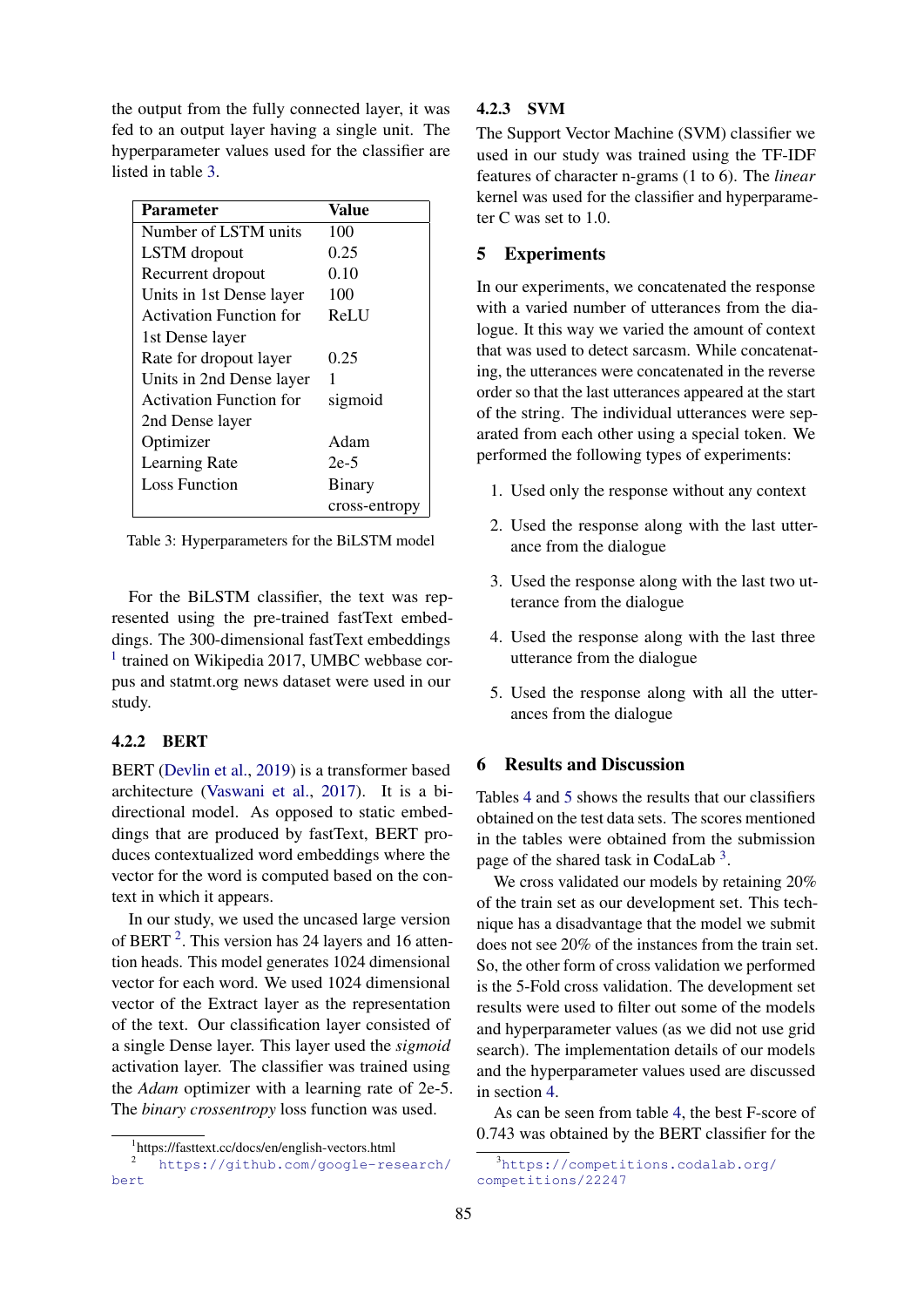<span id="page-3-0"></span>

| <b>Classifier</b> | <b>Validation</b> | <b>Amount of conversational</b> | <b>Max Seq</b> | <b>Precision</b> | <b>Recall</b> | F1    |
|-------------------|-------------------|---------------------------------|----------------|------------------|---------------|-------|
|                   | <b>Technique</b>  | context used                    | Length         |                  |               |       |
| <b>BERT</b>       | 5-fold CV         | Only Response                   | 70             | 0.741            | 0.741         | 0.741 |
| <b>BERT</b>       | 5-fold CV         | Response+Last Utterance         | 140            | 0.744            | 0.748         | 0.743 |
| <b>BERT</b>       | 5-fold CV         | Response+Last 2 Utterances      | 180            | 0.500            | 0.500         | 0.500 |
| <b>BERT</b>       | 5-fold CV         | Response+Last 3 Utterances      | 260            | 0.500            | 0.250         | 0.334 |
| <b>BERT</b>       | 5-fold CV         | <b>Response+All Utterances</b>  | 300            | 0.734            | 0.735         | 0.734 |
| <b>BERT</b>       | 20% holdout       | <b>Response+All Utterances</b>  | 300            | 0.724            | 0.725         | 0.724 |
| <b>BiLSTM</b>     | 20% holdout       | <b>Response+All Utterances</b>  | 300            | 0.673            | 0.674         | 0.672 |
| <b>BiLSTM</b>     | 20% holdout       | <b>Response+All Utterances</b>  | 1213           | 0.671            | 0.674         | 0.669 |
| <b>SVM</b>        | 20% holdout       | <b>Response+All Utterances</b>  | 1213           | 0.676            | 0.676         | 0.676 |
| <b>Baseline</b>   |                   |                                 |                |                  |               | 0.670 |

Table 4: Results on Twitter test Dataset

<span id="page-3-1"></span>

| <b>Classifier</b> | Validation               | <b>Amount of conversational</b> | <b>Max Seq</b> | <b>Precision</b> | Recall | <b>F1</b> |
|-------------------|--------------------------|---------------------------------|----------------|------------------|--------|-----------|
|                   | <b>Technique</b>         | context used                    | Length         |                  |        |           |
| <b>BERT</b>       | 5-fold CV                | Only Response                   | 70             | 0.658            | 0.658  | 0.658     |
| <b>BERT</b>       | 5-fold CV                | <b>Response+Last Utterance</b>  | 120            | 0.635            | 0.636  | 0.635     |
| <b>BERT</b>       | 5-fold CV                | Response+Last 2 Utterances      | 180            | 0.491            | 0.490  | 0.478     |
| <b>BERT</b>       | 5-fold CV                | Response+Last 3 Utterances      | 260            | 0.500            | 0.250  | 0.334     |
| <b>BERT</b>       | 5-fold CV                | <b>Response+All Utterances</b>  | 150            | 0.595            | 0.605  | 0.585     |
| <b>BERT</b>       | 20% holdout              | <b>Response+All Utterances</b>  | 150            | 0.587            | 0.591  | 0.583     |
| <b>Baseline</b>   | $\overline{\phantom{0}}$ |                                 |                |                  |        | 0.600     |

Table 5: Results on Reddit test Dataset

Twitter data set when only the response and the last utterance in the conversational dialogue was used. The maximum sequence length of 140 was used for this run. This result, however, is close to the F-score of 0.741 obtained using only the response (without any conversational context). On including the last two and the last three utterances from the dialogue, the performance of the BERT classifier degraded considerably with F-score of 0.500 and 0.334 respectively. The reason for this could be that the sequence length was increased for these runs to accommodate the extra contextual information. However, the majority of the instances were of shorter length. Thus, the zero-padding performed on the shorter instances might have degraded the performance. However, it was also found that the performance of the classifier improved considerably (compared to including last two and last three utterances as mentioned above) to an F-score of 0.734 when all the utterances in the context were used and the maximum sequence length was set to 300.

The BiLSTM and SVM classifier obtained Fscores of 0.672 and 0.676 respectively on the Twitter data set. All the utterances were used for these runs.

As can be seen from table [5,](#page-3-1) the best F-score of 0.658 was obtained for the Reddit data set when only the response was used without any utterance from the dialogue. The maximum sequence length was set to 70 for this run. On using the last utterance along with the response, an F-score of 0.635 was obtained. Just like it happened for the Twitter data set, the performance of the classifier degraded to F-score of 0.478 and 0.334 when the last two and the last three utterances were used respectively. On using all the utterances with a maximum sequence length of 150, the performance again improved to 0.585.

Overall, our best performing runs performed better than the base line scores that were obtained using a BiLSTM with attention based classifier [\(Ghosh et al.,](#page-4-9) [2018\)](#page-4-9). The classifiers obtained the ranks 14/36 and 21/37 in the leaderboard. However, as our best performing runs were submitted beyond the last date of the competition they have been removed from the leaderboard.